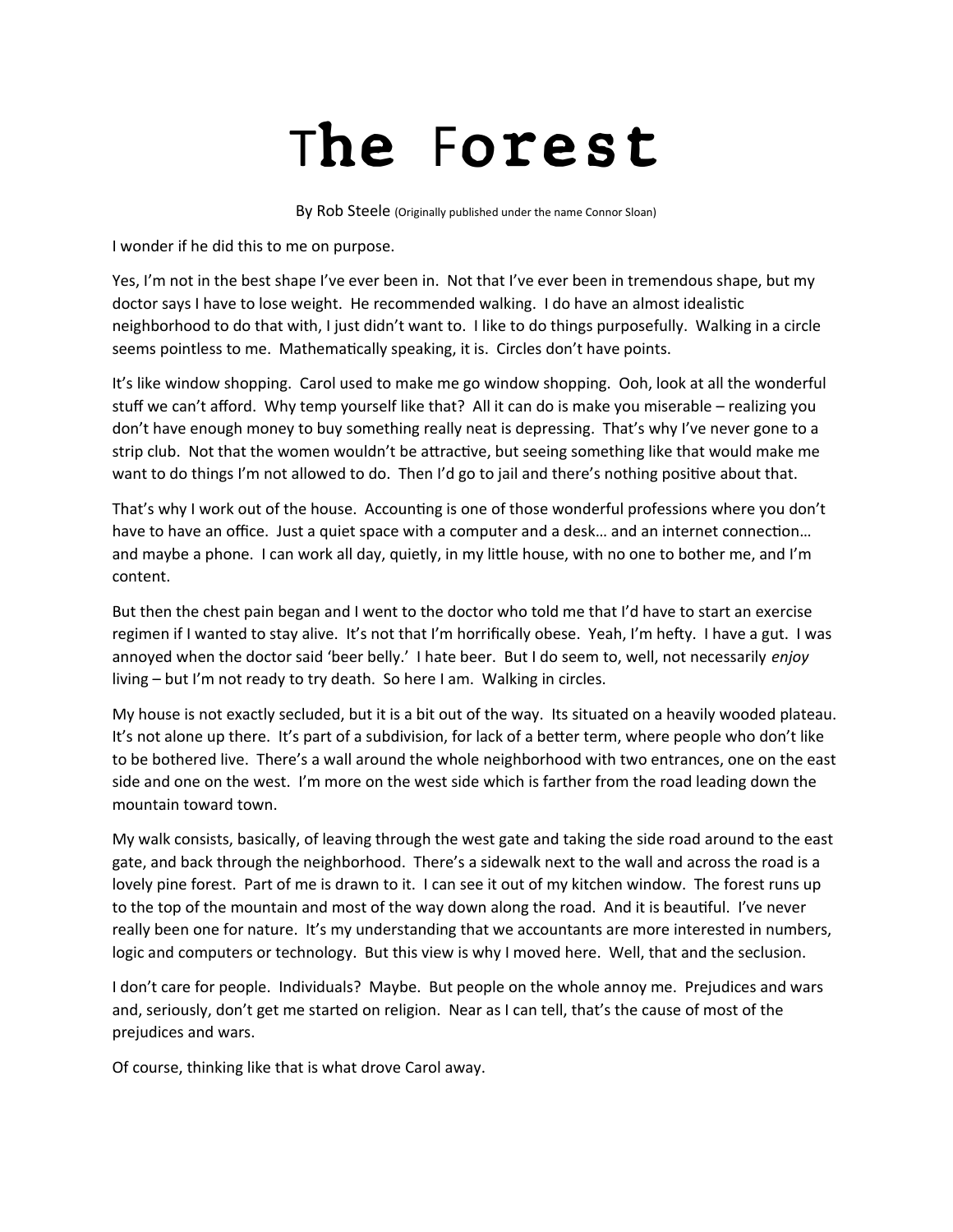She was the only real love of my life. Some people said she was plain but not to me. She was more beautiful than anything I've ever seen. And smart, too. She could outdo me on any spreadsheet and she knew her way around tax laws better than most lawyers. But she also loved Jesus… and I didn't. And that became another source of my dislike of religion. I thought we were all supposed to get along no matter what. But I guess not. She left me three years ago. Which makes me wonder why I'm thinking so much about her tonight.

We never walked through the woods together. Never even left the city where we lived. I'm pretty sure the 'urban jungle' doesn't count. Maybe it's the smell of the forest. The trees pollenating in just the right way to create a smell that reminds me of her. I'm not sure Carol ever smelled of *pine*, but something has gotten me going. Maybe the exhilaration of walking? I've heard there's something about a high you get from exercising. But I'm not really doing that much. Just because I'm coming up on my halfway point at the east gate doesn't mean…

Wait, what was…? That voice. Is that Carol? Calling for me? What would she be doing here? Surely not looking for me. I heard she'd gotten married to some bible thumper and moved to Iowa or some such state. But there is a voice. It's coming from down the hill – in the forest.

The road down hugs the mountain most of the way down, but the forest slopes away meeting the road again in the valley. Technically, I suppose it would be a shorter way to get down the mountain, but it's steep. And that voice… is it calling my name?

I deviate from my usual route and begin down the hill. Could this just be the wind? I'll be really annoyed if it is. I get about fifty-feet in and mother nature decides to cruelly put a chill in the air, and a few wisps of fog. We don't get fog this time of year. I'm beginning to think that this is just some endorphin induced hallucination. I start to turn and head back up the hill… But there! Out of the corner of my eye.

## Carol?

I don't recall seeing her in a gray… dress. Hell, that could be a bedsheet! She's disappeared into a thicker fog down the hill. I couldn't see her face but the hair, the short blonde bob-cut… and the voice again, calling my name. Who else could it be?

I begin down the hill again. Gravity is 'helping' me pick up speed. I'm not really sure if I'm running or just falling gracefully. I can't see her at all. And the voice, it's like an echo from the valley. So faint, and yet it seems so near. Am I even headed in the right direction?

Suddenly I stop. How big is this forest? So many trees. It never really looked this big from the road, or from home. What is going on here? Why is Carol back? The voice? Down there? Farther down the hill? I've got to be getting close to the bottom by now, haven't I?

Part of me knows that the road is miles long and even cutting through the forest like this I'm nowhere near close to the bottom. It just feels like I've been running down this slope for hours. How am I going to get back up? Can I find the road and hitch a ride? Will I want to if I ever catch up with Carol?

Too many trees. It's getting thicker. I'm running so fast now. Not even bothering to notice how many of the branches have scratched my arms, my legs, my face. That would be a horrible thing, to be so scratched up that when I catch up with her she doesn't want me since I'm so scarred up.